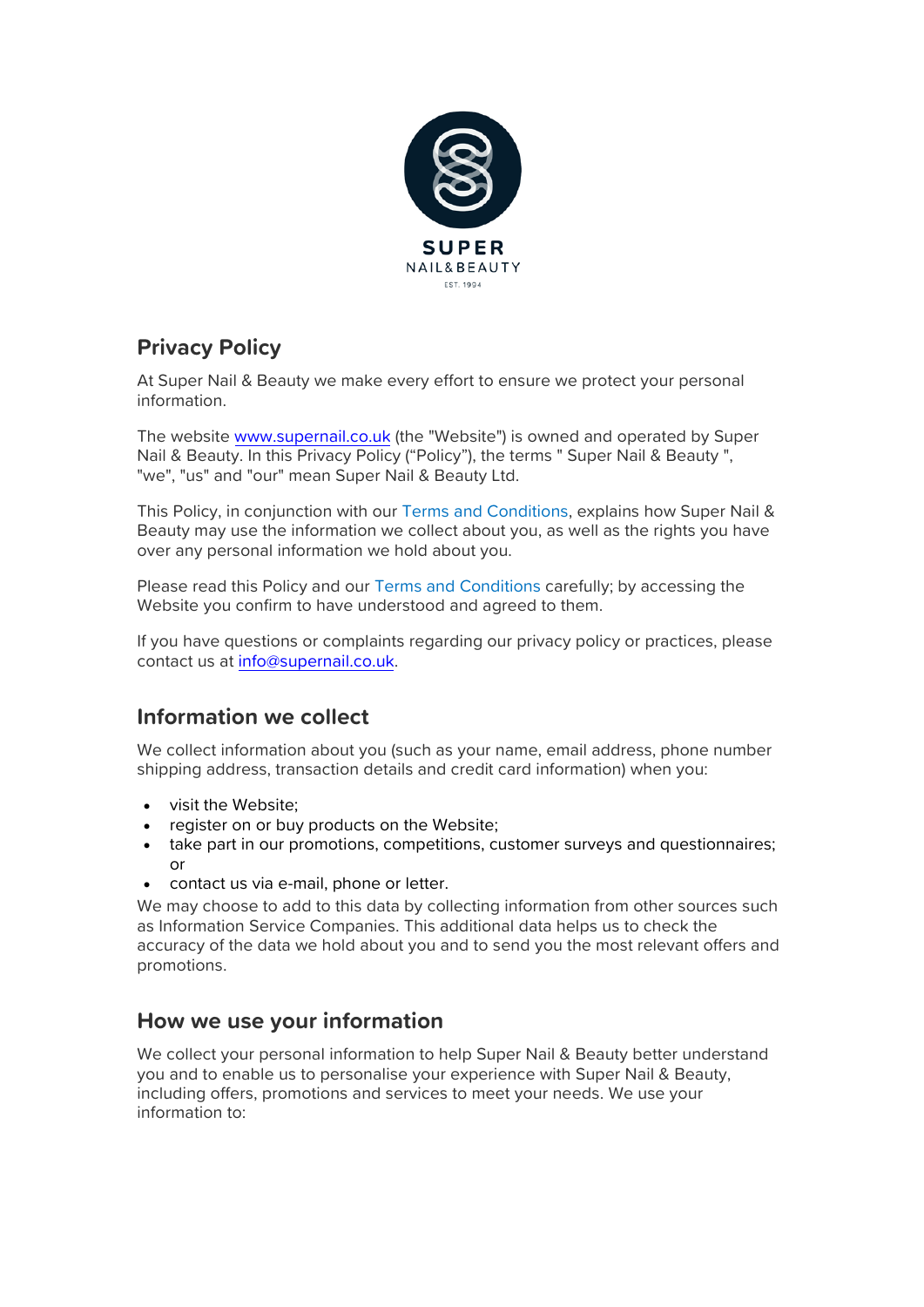- personalise our services, offers and promotions to you;
- process your online orders
- $\bullet$  tell you about important changes to Super Nail & Beauty;
- develop and improve our products and services;
- manage promotions, competitions, customer surveys and questionnaires; and
- check and verify your identity, and prevent or detect crime.

(In performing such checks, your information may be disclosed to credit reference agencies who keep a record of that information, but these are not credit checks and your credit rating will not be affected.)

From time to time, we may also share your information with carefully selected partners to enable them to help us provide you with the best service from Super Nail & Beauty However, we will never give permission for any of these partners to contact you directly with marketing information unless we have your consent and all our parties adhere to strict data protection policies.

### **Marketing and Customer Research**

With your prior agreement, we may contact you by email, post, SMS or phone:

- with details of offers and information about Super Nail & Beauty products or services;
- with offers and information about products or services from selected partners, or for customer research e.g. to help improve our services, products, stores or the Website.

It is entirely your choice if you wish to receive or not receive this information. However, if you tell us that you don't want to receive marketing information from us this, will mean that you won't get details of great offers or promotions that may be of interest to you.

You may choose to no longer receive marketing information from us by:

- Clicking on the "unsubscribe" link on the bottom of any of our e-mails to opt of email communications;
- $\bullet$  calling us on +44 (0) 1753 573 423;
- $\bullet$  writing to us to info@supernail.co.uk

### **Security**

The security of your personal information is important to us. We follow generally accepted industry standards to protect the personal information submitted to us, both during transmission and once we receive it. When you enter sensitive information (such as a credit card number) on our order forms, we encrypt the transmission of that information using secure socket layer technology (SSL). If you have any questions regarding security, you can contact us at info@supernail.co.uk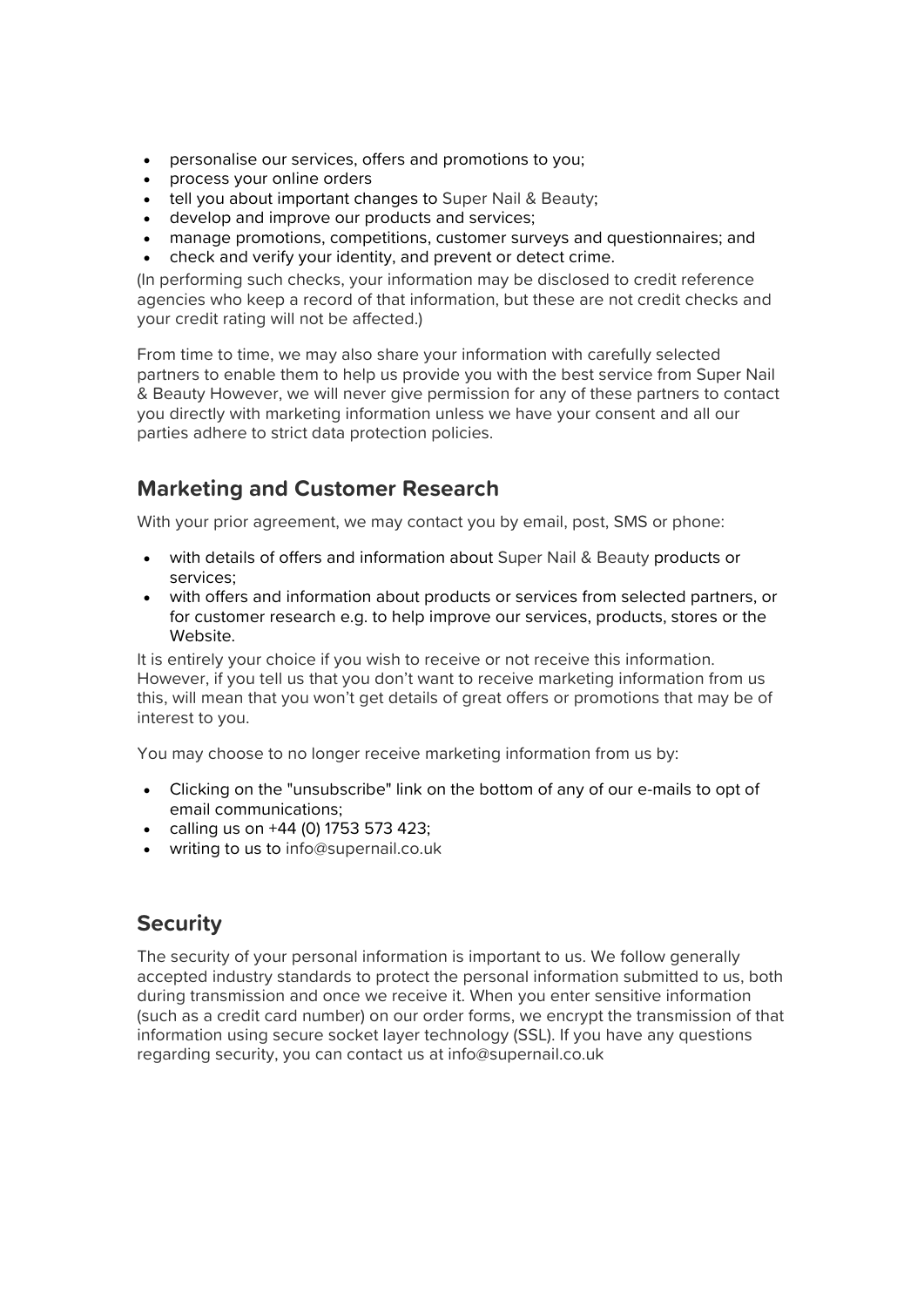# **Disclosing your information**

We will never disclose your information to anyone outside Super Nail & Beauty except where we have your consent; where we are required or permitted to do so by law, such as when we believe that disclosure is necessary to protect our rights and/or to comply with a judicial proceeding, court order, or legal process; where other companies who provide a service to us as part of our order process require that data i.e. delivery companies, payment providers; or companies who send out email communications on our behalf; or where they are successors in title to our business. We will never share your data with other companies for marketing purposes.

### **Public Forums**

Our Website offers publicly accessible blogs, community forums or reviews. You should be aware that any information you provide in these areas may be read, collected, and used by others who access them. To request removal of your personal information from our blog or community forum, contact us at info@supernail.co.uk. In some cases, we may not be able to remove your personal information, in which case we will let you know if we are unable to do so and why.

### **Accessing your information**

To obtain a copy of the information we hold about you, email us: Data Protection Officer Super Nail & Beauty 120 Waterhouse moor, Harlow, Essex, CM18 6BG, enclosing a cheque or postal order for £10 payable to "Super Nail & Beauty Ltd". Please confirm your Super Nail & Beauty ID number and any details to help us identify and locate your information. If any of the details are incorrect, let us know and we will amend them.

We will retain your information for as long as your account is active or as needed to provide you services. If you wish to cancel your account or request that we no longer use your information to provide you services contact us at info@supernail.co.uk. We will retain and use your information as necessary to comply with our legal obligations, resolve disputes, and enforce our agreements.

### **Changes to our policy**

This Policy replaces all previous versions and is correct as of **25th May 2018**. We may update this privacy statement to reflect changes to our information practices. If we make any material changes we will notify you by means of a prominent notice on this Website prior to the change becoming effective. We encourage you to periodically review this page and our Website for the latest information on our privacy practices.